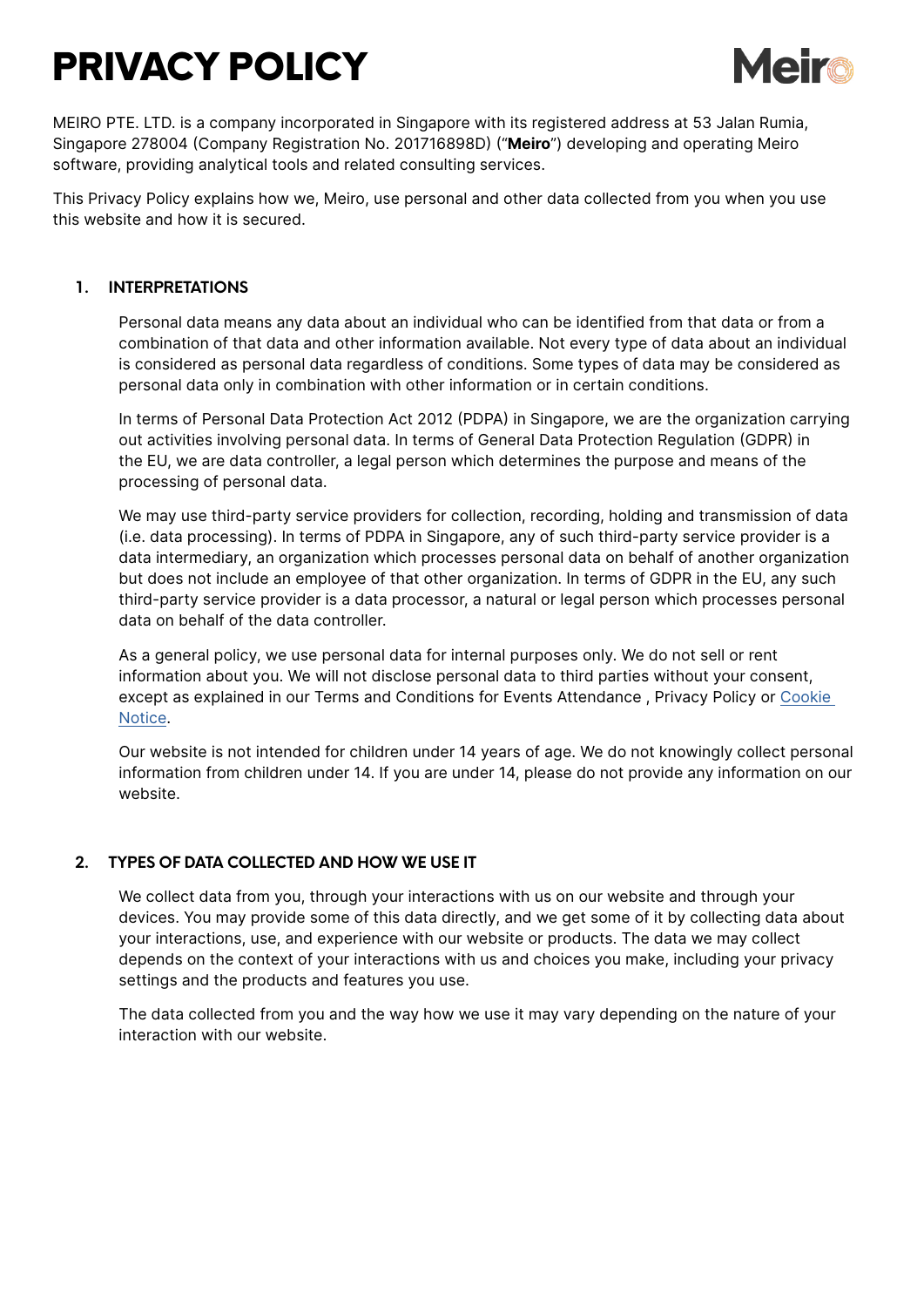## **A. If you are a VISITOR**

## **What data we collect**

If you visit our website, the data we collect from you are as follows:

– IP address,

– cookies ID (identification) tags.

We may also collect information about your conduct on our website, such as links opened, products viewed, session duration, date and time of your visit to our website, information about your Internet browser or operating system etc. If you access our website from your mobile phone or a similar device, we can collect information about your mobile device as well (mobile phone details, model or type of your mobile phone etc.).

The data mentioned above may be considered as personal data under data protection regulations being applied within countries and across regions (PDPA in Singapore, GDPR in EU, etc.)

IP address is a numerical label assigned to each device connected to the Internet Protocol for communication and required to show you websites, images, files and other information on the Internet. IP address typically can be used to find out the location of your device, generally down to the city level. In case of business IP address, it can be matched with a business name and street address.

Cookies are small text files that are sent from a website and stored on your computer or other device by your web browser when you visit a site. Cookies are created when you visit a website that uses cookies to recognize you, keep track of your interaction with the site, remember your preferences and make all site's functions available for you.

For more information about cookies used by our website please see our [Cookie Notice](https://meiro.io/pdf/cookie-notice.pdf) which is part of this Privacy Policy.

Cookies, among other information, typically contain ID tags. A website that uses cookies stores a file with the same ID tags corresponding to cookies placed on your computer. When you visit the site again, your browser sends the relevant cookies from your computer to the website. Using cookies ID tags, a website, for instance, can recognize you as a returning visitor and apply your preferences automatically.

## **How we collect data**

IP address of your networked device is automatically captured whenever a connection is made over the Internet regardless of your consent.

This website uses cookies and requests your consent before placing any persistent cookies on your computer. You have the right to choose whether or not to accept cookies. You can accept all our website's cookies by clicking the respective button in the cookie consent banner that pops up in the bottom of the website's page you open or you can manage your cookies setting individually in the cookie consent banner. For more information about your rights to accept, manage or withdraw your consent for use of cookies on our website please see our [Cookie Notice](https://www.meiro.io/cookie-notice/).

## **How we store data**

IP addresses, cookies ID tags and other information about your interactions with our website are logged automatically and kept in the relevant log files.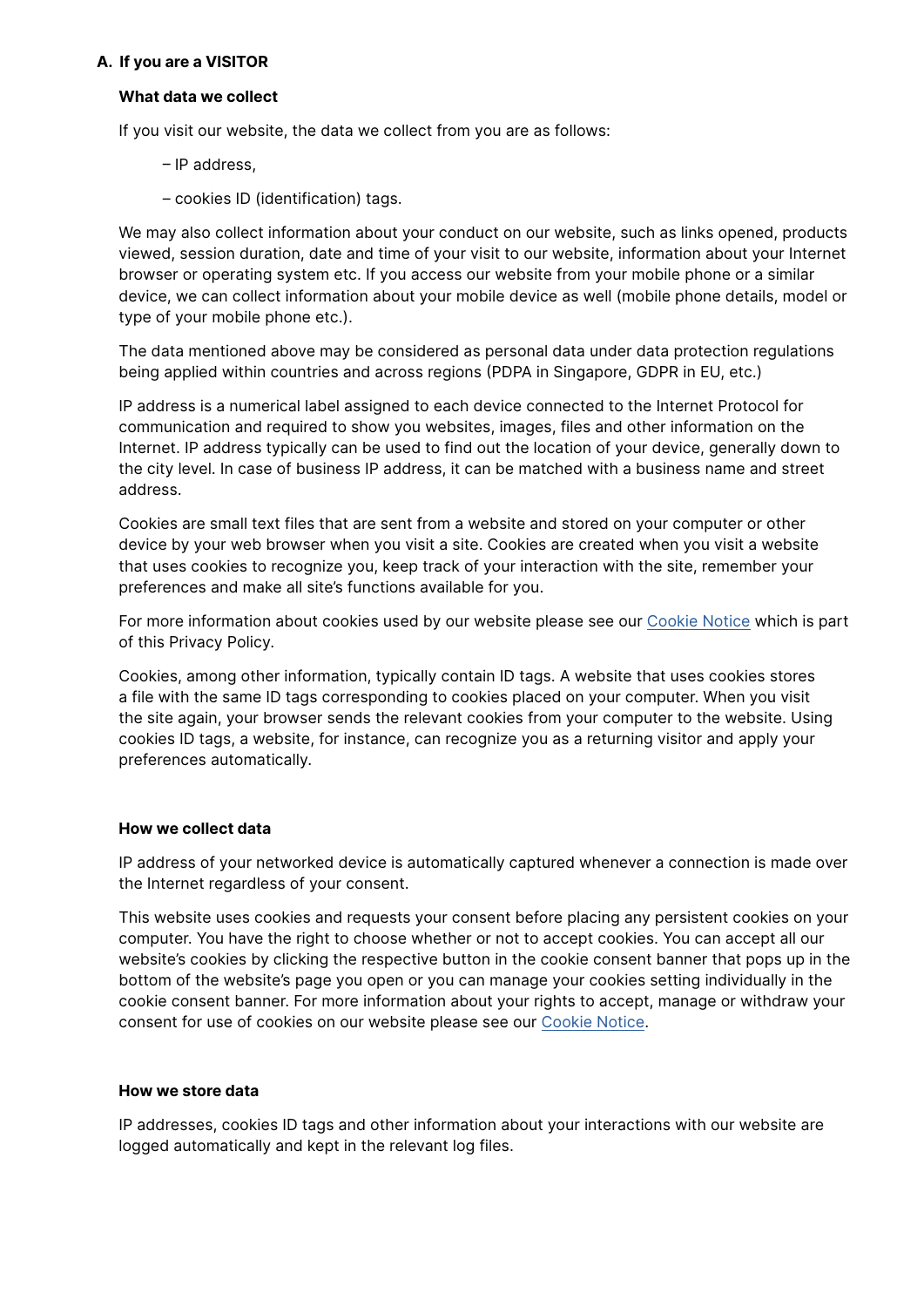#### **For how long we store data**

We store (i) your IP address for the shortest time possible for our purposes, however not longer than 7 years; and (ii) cookies ID (identification) tags for a period of time stated in our [Cookie Notice.](https://www.meiro.io/cookie-notice/) For more details, please check our [Cookie Notice](https://www.meiro.io/cookie-notice/).

## **How we use data**

We use IP addresses of our website's visitors for security reasons, particularly to identify malicious site visits and hacking attempts, to protect the website's data and traffic and make it safer for anyone visiting and using the website. Thus, we collect and use IP addresses of our website's visitors based on legitimate interest.

We will not disclose IP addresses of the website's visitors to any third party except where required to do so by law.

We use cookies ID tags and information about your activity on our websites to recognize you, keep track of your interaction with the site, remember your preferences and make all site's functions available for you. Since we may use third-party service providers to track and report websites traffic, those third-party service providers may place their own cookies on your computer and use the relevant cookies ID tags to measure and analyze information of your visits.

We collect and use cookies ID tags based on your acceptance of the website's cookies. For more information about how we use cookies, how you can accept, manage or withdraw your consent for use of cookies please check our [Cookie Notice.](https://www.meiro.io/cookie-notice/)

## **B. If you are a SUBSCRIBER**

## **What data we collect**

If you not just visit our website, but also sign up for our newsletter and other Meiro marketing communication, in addition to the data mentioned above we collect from you:

- email address,

and, if you provide to us or where explicitly required, as the case may be, we may also collect from you:

- first name and last name (optional),
- phone number (optional),
- company you represent or work for or your job position (optional),
- city or country you come or operate from (optional),
- fax number (optional),
- age (optional),
- mobile phone number (optional).

Since an email address usually belongs to a particular person, it would likely be considered as personal data under data protection regulations being applied within countries and across regions (PDPA in Singapore, GDPR in EU, etc.)

Not every type of the other data explicitly identifies an individual by itself, but in combination all of them are qualified as personal data under the data protection regulations being applied within countries and across regions (PDPA in Singapore, GDPR in EU, etc.)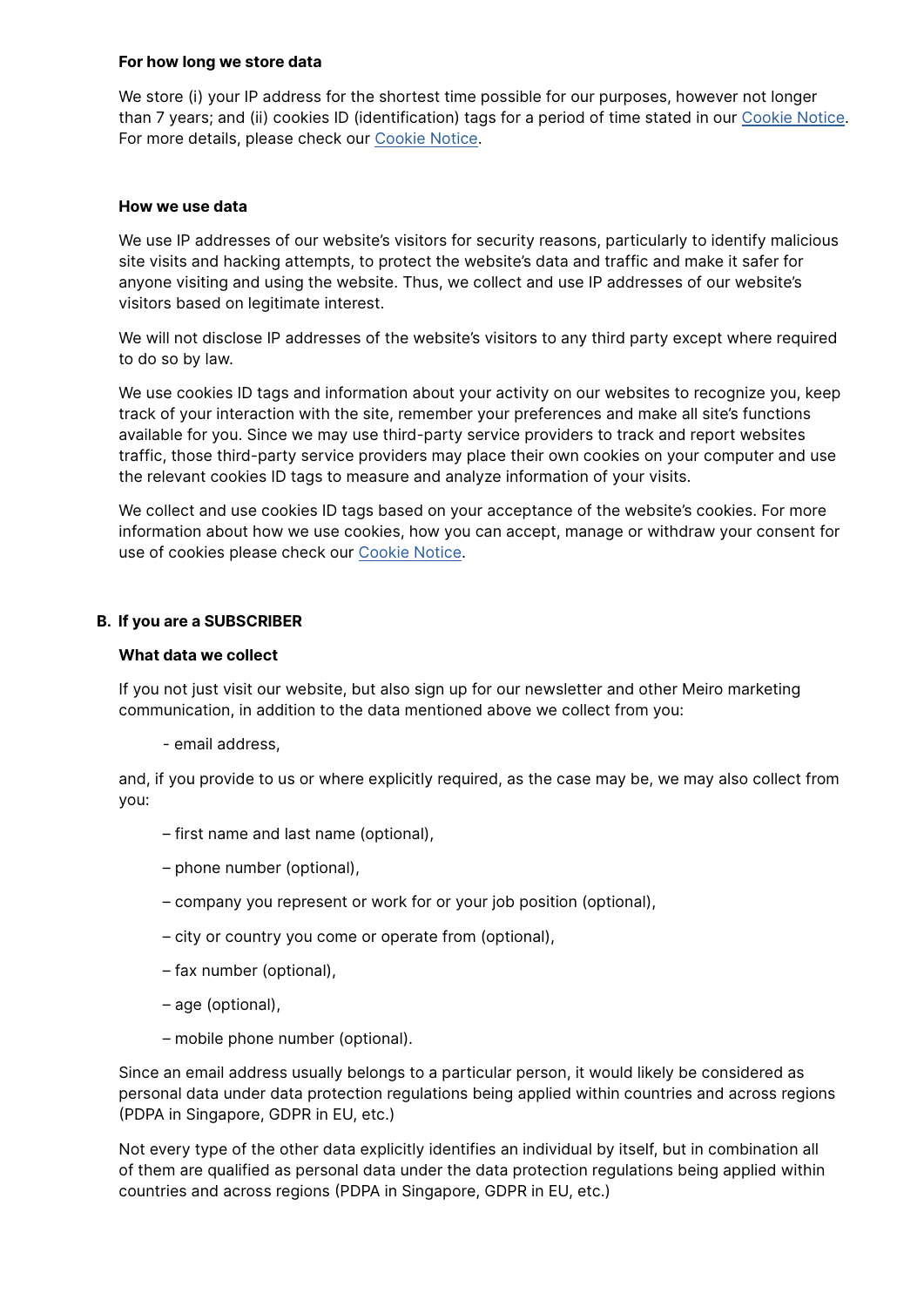#### **How we collect data**

We collect your email address and other data when you provide it to us voluntarily by filling in the subscription form on our website and clicking the respective subscribe button.

We collect your email address and other data provided to us on an optional basis automatically through the integration with [SmartEmailing](https://www.smartemailing.cz/), an email marketing service helping us to collect the subscribers' email addresses and other data and to send them our newsletters. SmartEmailing is our data intermediary in terms of PDPA in Singapore and data processor in terms of GDPR in EU.

## **How we store data**

We store your email address and other data provided to us on an optional basis within our account with SmartEmailing and in our internal database.

For the detailed information about SmartEmailing's privacy policy please check [SmartEmailing](https://www.smartemailing.cz/)  [website.](https://www.smartemailing.cz/)

# **For how long we store data**

As for our internal database, we store your email address and other data provided to us on an optional basis for an indefinite period of time unless you unsubscribe from our newsletters or notify our Data Protection Officer otherwise. Please note that you can revoke your consent anytime.

For the detailed information about the length of time for which your email address is stored by [SmartEmailing](https://www.smartemailing.cz/), please check [SmartEmailing website.](https://www.smartemailing.cz/)

## **How we use data**

We use your email address and other data provided to us on an optional basis for sending you the newsletters related to our activities and events and other relevant marketing communication. We do not sell or trade email addresses or any other data of our subscribers to any third party, however we share such data with service providers or business partners who may help us to improve and target our marketing (particularly via Facebook, LinkedIn, Twitter and Google Ads) according to your preferences and offer you relevant products in which you may be interested. Such third parties are particularly Facebook Group companies (operating Facebook, Instagram and other social networks), Twitter, Inc. and Google Group companies. For detailed information about the above mentioned third parties' privacy policies please check the respective website of the third party.

We collect and use your email address and other data based on your consent to receive our newsletters and other relevant marketing communication expressed in the above-mentioned way.

If you subscribed to our newsletters and other relevant marketing communication, but do not want to receive them any longer, you can unsubscribe from them by using the "Unsubscribe" function on the newsletter.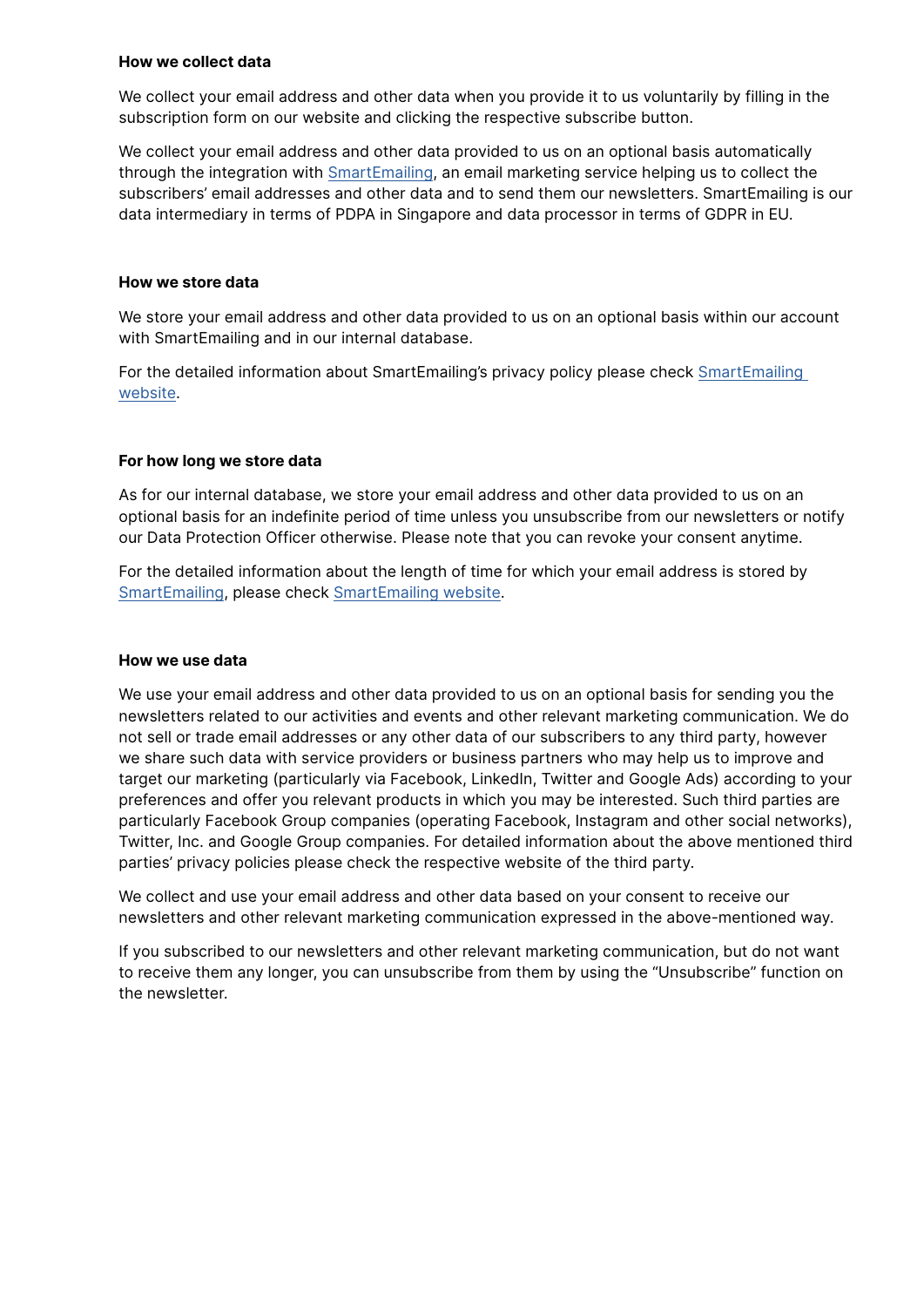## **C. If you CONTACT us via contact forms**

## **What data we collect**

If you not just visit our website, but also contact us via contact forms, e.g. ask for a free consultation, schedule a call, send us a message or request for demo, ask for receiving our marketing communication or ask us any question, in addition to the data mentioned above we collect from you:

- first name and last name,
- email address,
- company you represent or work for or job position (where required),
- your question/requirement.

Not every type of these data explicitly identifies an individual by itself, but in combination all of them are qualified as personal data under the data protection regulations being applied within countries and across regions (PDPA in Singapore, GDPR in EU, etc.)

## **How we collect data**

If you contact us via contact forms available on our websites, we use your email address and other data for answering your questions, sending you a demo or our marketing communication (if requested), contacting you (if requested for a consultation) or helping you. We do not sell or trade email addresses or any other data to any third party.

We collect your data when you provide it to us voluntarily by filling in the contact form, accepting our Privacy Policy by ticking the relevant box and sending a message to us.

## **How we store data**

We store your data in an organized form in our internal database. Email addresses of individuals that contacted us are also stored within our account with [SmartEmailing](https://www.smartemailing.cz/), an email marketing service helping us to send you event-related information and our newsletters if required by you. [SmartEmailing](https://www.smartemailing.cz/) is our data intermediary in terms of PDPA in Singapore and data processor in terms of GDPR in EU.

For detailed information about [SmartEmailing's](https://www.smartemailing.cz/) privacy policy please check [SmartEmailing](https://www.smartemailing.cz/) website.

## **For how long we store data**

As for our internal database, we store your data for a period of 7 years.

For the detailed information about the length of time for which your data is stored by [SmartEmailing,](https://www.smartemailing.cz/) please check [SmartEmailing website](https://www.smartemailing.cz/).

## **How we use data**

Your data are used for the purpose of communication with you and helping you with your requests. We do not disclose your data to any other third party which is not a data intermediary / data processor.

Your email address is also used for sending you your question-related messages, including, without limitation, in the future our newsletter or marketing communication if requested by you. We do not sell or trade email addresses or any other data of our user or subscribers to any third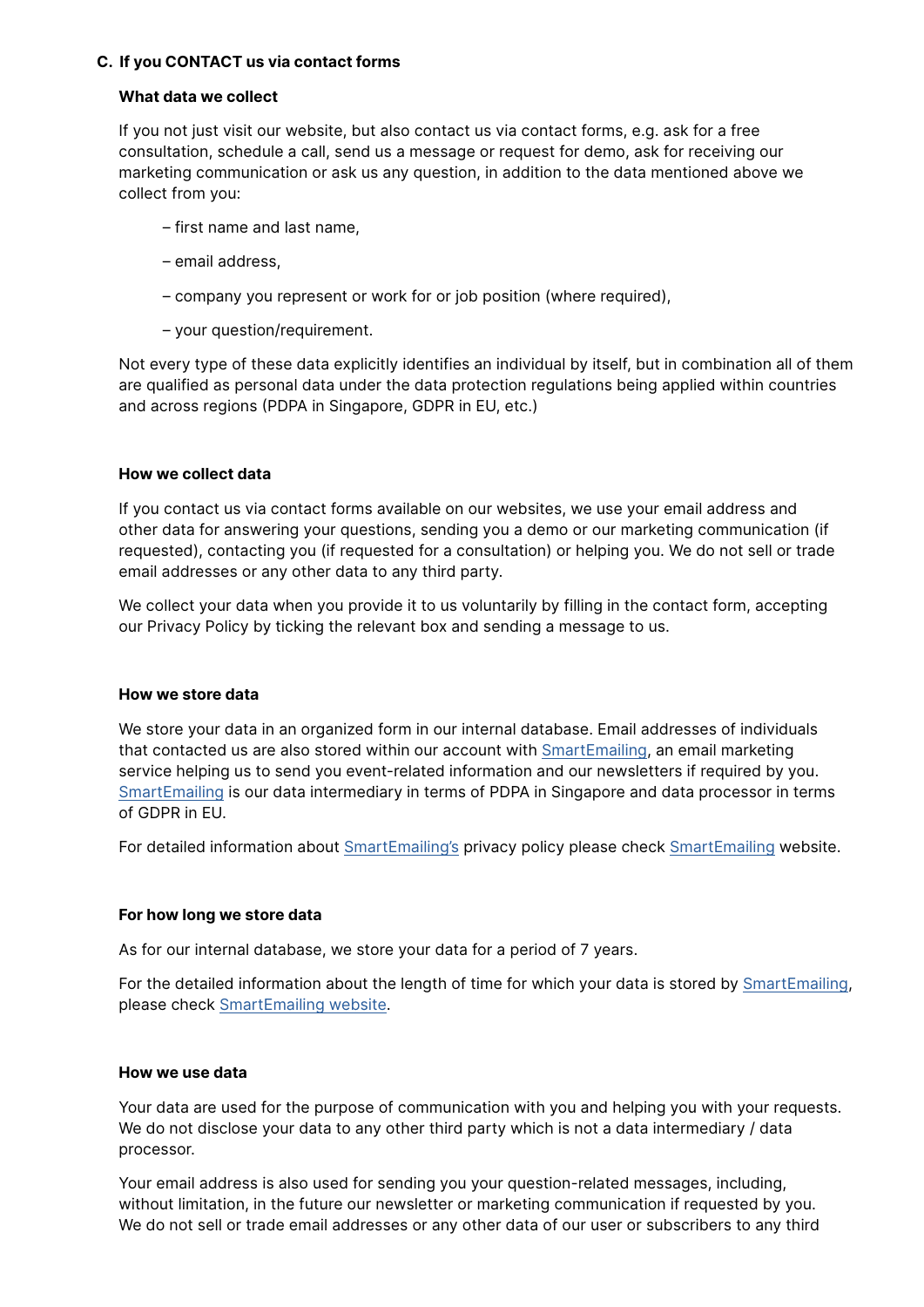party, however we share such data with service providers or business partners who may help us to improve and target our marketing (particularly via Facebook, LinkedIn, Twitter and Google Ads) according to your preferences and offer you relevant products in which you may be interested. Such third parties are particularly Facebook Group companies (operating Facebook, Instagram and other social networks), Twitter, Inc. and Google Group companies. For detailed information about the above mentioned third parties' privacy policies please check the respective website of the third party.

Here "Unsubscribe" option is available for you on the message, just as for any other newsletter or Meiro marketing communication subscriber.

We collect and use your data based on your consent given when you accept this Privacy Policy and/ or Meiro marketing communication. If you do not want us to store and use your data any longer, please check Clause 7 of this Privacy Policy to find out how to contact our Data Protection Officer with the relevant request.

# **D. If you contact us via online chat**

#### **What data we collect**

If you not just visit our website, but also contact us via online chat available on our websites, in addition to the data mentioned above we may collect from you:

– text message you sent to us.

The content of the text message may be qualified as personal data under the data protection regulations being applied within countries and across regions (PDPA in Singapore, GDPR in EU, etc.).

## **How we collect data**

We collect your data when you provide it to us voluntarily by contacting us via online chat available on our websites, giving your consent to store your data by our website and sending the message to us. We do not disclose any other data to any third party which is not a data intermediary / data processor.

## **How we store data**

If needed, we store your data in an organized form in our internal database. We manage answering your text messages via [tawk.to](https://www.tawk.to/),, a service helping us to monitor and chat with the visitors on our website. [Tawk.to](https://www.tawk.to/) is our data intermediary in terms of PDPA in Singapore and data processor in terms of GDPR in EU.

For detailed information about [tawk.to's](https://www.tawk.to/) privacy policy please check [tawk.to](https://www.tawk.to/) website.

## *For how long we store data*

As for our internal database, we store your messages or data for a period of time necessary for answering your message.

For the detailed information about the length of time for which your data is stored by [tawk.to,](https://www.tawk.to/) please check [tawk.to](https://www.tawk.to/) website.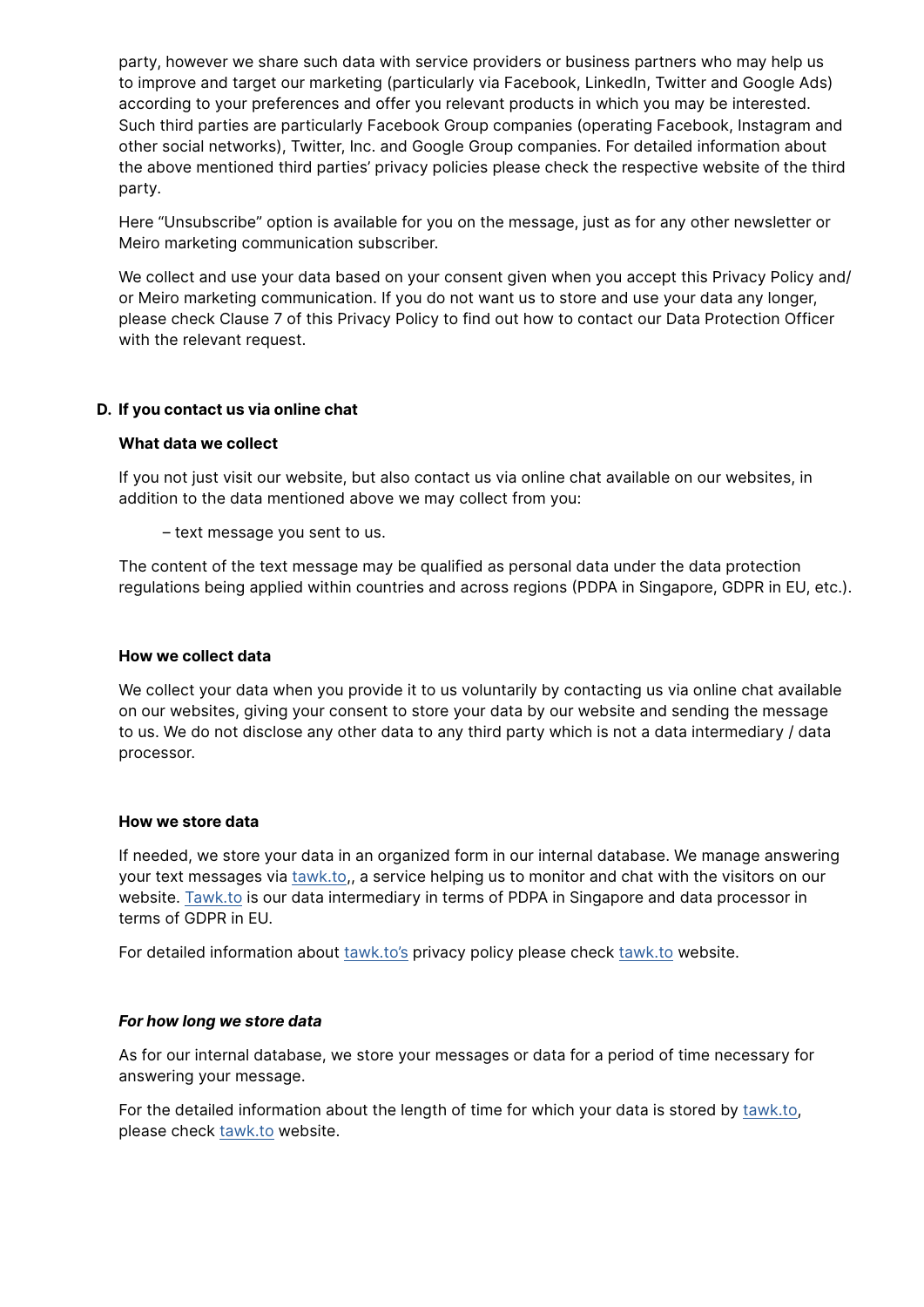#### **How we use data**

Your data are used for the purpose of communication with you, helping you with your requests and also for our internal purposes as we may develop better services based on your comments. We do not disclose your data to any other third party which is not a data intermediary / data processor.

We collect and use your data based on your consent given when you fill in and send the relevant form on our website. If you do not want us to store and use your data any longer, please check Clause 7 of this Privacy Policy to find out how to contact our Data Protection Officer with the relevant request.

# **E. If you REGISTER for one of our events**

#### **What data we collect**

If you register for attending one of our events, we collect from you:

- first name and last name,
- email address,

and, if you provide to us or where explicitly required, as the case may be, we may also collect from you:

- whether you have been to our events before,
- phone number (optional),
- company you represent or work for or your job position (optional),
- city or country you come or operate from (optional),
- age (optional),
- mobile phone number (optional).

Not every type of this data explicitly identifies an individual by itself, but in combination all of them are qualified as personal data under the data protection regulations being applied within countries and across regions (PDPA in Singapore, GDPR in EU, etc.)

#### **How we collect data**

If you register for one of our events, we may collect your data via Zoom, a cloud platform for video, voice, content sharing, and chat. Zoom is our data intermediary in terms of PDPA in Singapore and data processor in terms of GDPR in EU.

We collect your data when you provide it to us voluntarily by filling in the registration form, accepting our Privacy Policy and [Terms and Conditions for Events Attendance](https://meiro.io/pdf/terms-events.pdf) by ticking the relevant boxes and/or completing signing up on [Zoom](https://zoom.us/) websites.

By completing the registration for our event on [Zoom](https://zoom.us/) you also accept [Zoom's](https://zoom.us/) Privacy Policy and Terms of Service. For more information please check [Zoom](https://zoom.us/) website.

#### **How we store data**

We store your data in an organized form in our internal database. Email addresses of individuals that registered for our events may be also stored within our account with SmartEmailing, an email marketing service helping us to send you event-related information and our newsletters. SmartEmailing is our data intermediary in terms of PDPA in Singapore and data processor in terms of GDPR in EU.

For detailed information about SmartEmailing's privacy policy please check [SmartEmailing](https://www.smartemailing.cz/) website.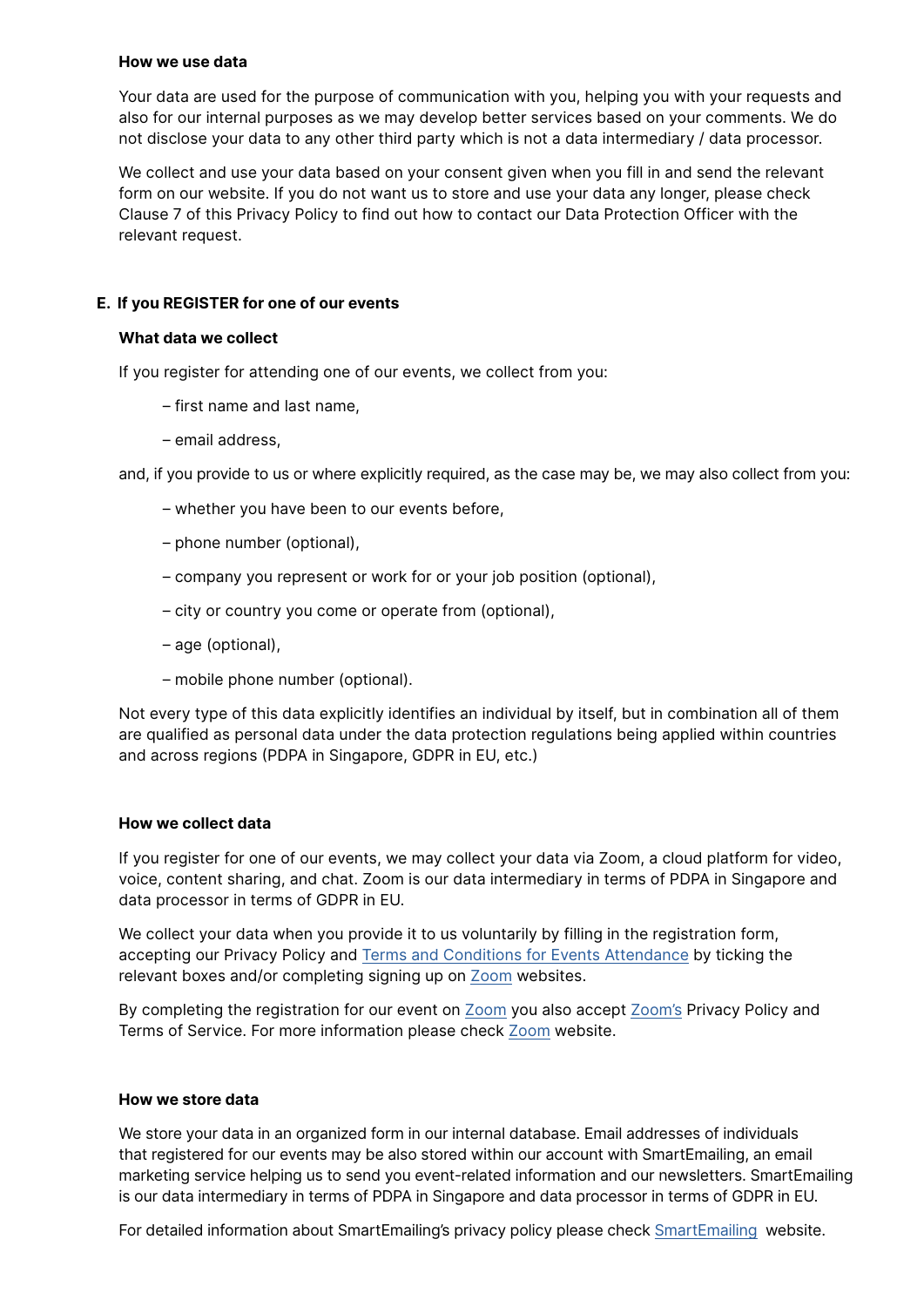#### **For how long we store data**

As for our internal database, we store your data for a period when the event takes place and subsequently unless you unsubscribe from our newsletters or other Meiro marketing communication or other messages or notify our Data Protection Officer otherwise.

For the detailed information about the length of time for which your data is stored by SmartEmailing, please check [SmartEmailing](https://www.smartemailing.cz/) website. For the detailed information about the length of time for which your data is stored by Zoom, please check [Zoom](https://zoom.us/) website.

## **How we use data**

Your first name, last name and email address are used for the purpose of facilitating your participation in the event you register for. These data may be shared with our event partners of third parties engaged by us to assist in the conduct of the event solely for the purpose of facilitating your participation in the event. We do not disclose your data to any other third party which is not a data intermediary / data processor.

Your email address is also used for sending you event-related messages, including, without limitation, changes and/or additions to the event you register for, and, in the future, our newsletter or marketing communication if requested by you. We do not sell or trade email addresses or any other data of our subscribers to any third party, however we share such data with service providers or business partners who may help us to improve and target our marketing (particularly via Facebook, LinkedIn, Twitter and Google Ads) according to your preferences and offer you relevant products in which you may be interested. Such third parties are particularly Facebook Group companies (operating Facebook, Instagram and other social networks), Twitter, Inc. and Google Group companies. For detailed information about the above mentioned third parties' privacy policies please check the respective website of the third party.

Here "Unsubscribe" option is available for you on the message, just as for any other newsletter or Meiro marketing communication subscriber.

We may use the rest of data collected from you during your registration for statistical analysis which allows us to track our progress in promoting diversity and inclusivity in tech.

For more detailed information please check Clause 5 "Privacy" of our [Terms and Conditions for](https://meiro.io/pdf/terms-events.pdf)  [Events Attendance.](https://meiro.io/pdf/terms-events.pdf)

We collect and use your data based on your consent given when you accept this Privacy Policy and/ or Meiro marketing communication during your registration for one of our events. If you do not want us to store and use your data any longer, please check Clause 7 of this Privacy Policy to find out how to contact our Data Protection Officer with the relevant request.

# **3. PROTECTION OF PERSONAL DATA**

To safeguard your personal data from unauthorized access, collection, use, disclosure, copying, modification, disposal or similar risks, we have implemented appropriate technical and organisational measures to secure all storage and transmission of personal data by us, and disclosing personal data both internally and to our authorized third parties only on a need-to-know basis to provide a level of security and confidentiality to your personal data. Implemented measures take into account the state of the art of the technology, the costs of its implementation, the nature of the data and the risk of the processing.

You should be aware, however, that no method of transmission over the Internet or method of electronic storage is completely secure. While security cannot be guaranteed, we strive to protect the security of your information and are constantly reviewing and enhancing our information security measures.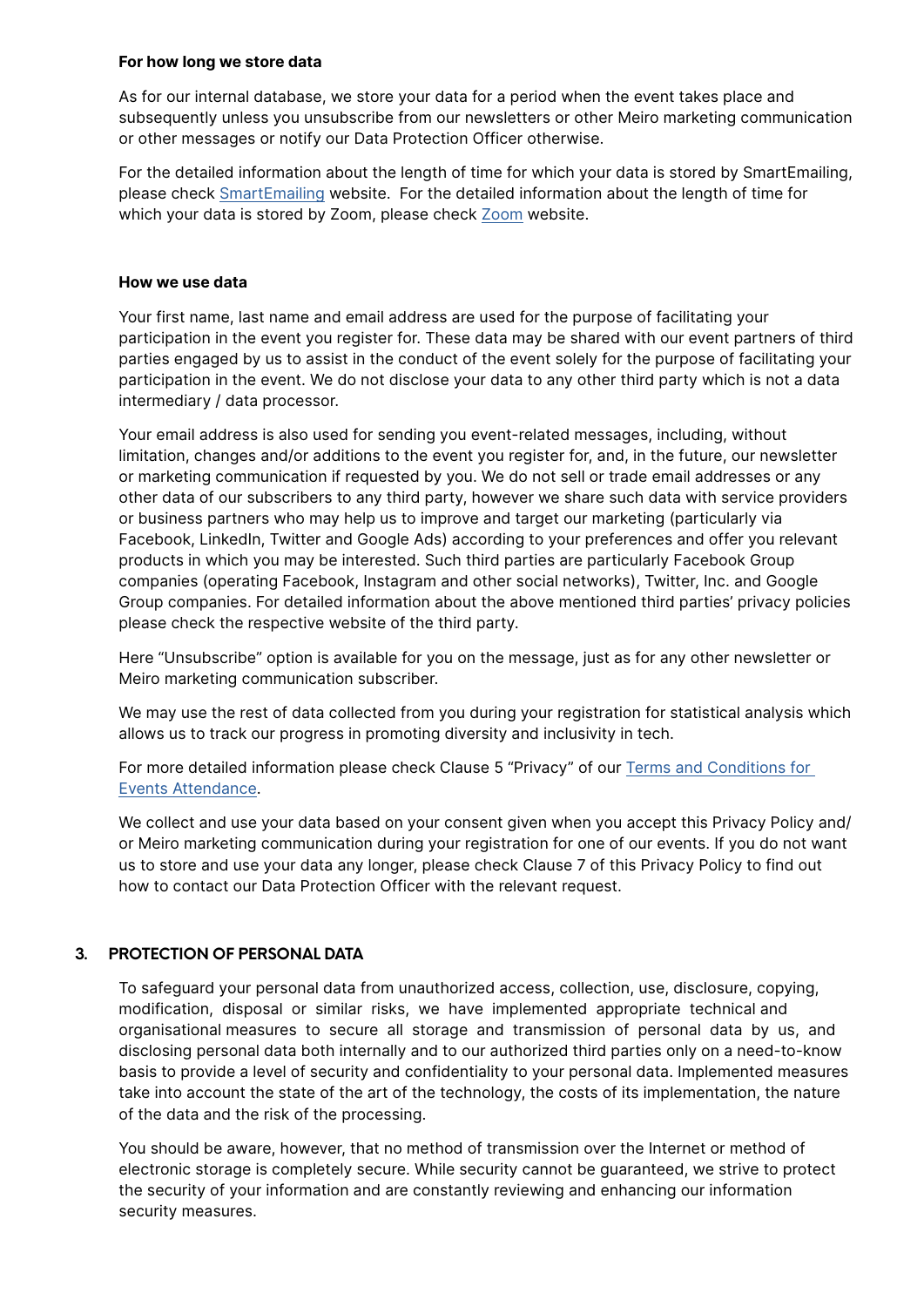## **4. RETENTION OF PERSONAL DATA**

We may retain your personal data for as long as it is necessary to fulfil the purpose for which it was collected, or as required or permitted by applicable laws.

We will cease to retain your personal data, or remove the means by which the data can be associated with you, as soon as it is reasonable to assume that such retention no longer serves the purpose for which the personal data was collected, and is no longer necessary for legal or business purposes.

# **5. TRANSFER OF PERSONAL DATA**

Your information, including personal data, may be transferred to and maintained on computers located outside of your state, province, country or other governmental jurisdiction where the data protection laws may differ than those from your jurisdiction.

If you are located outside Singapore and choose to provide information to us, please note that your data, including personal data, are transferred to Singapore or other countries where our affiliates are incorporated and exist (namely MEIRO EUROPE s.r.o. incorporated and having its seat in the Czech Republic, the European Union) and process it there with respect to the applicable data privacy laws. Your consent given by your submission of such information represents your agreement to that transfer.

We take all steps reasonably necessary to ensure that your data is treated securely and in accordance with this Privacy Policy and no transfer of your personal data will take place to an organization or a country unless there are adequate controls in place including the security of your data and other personal information.

# **6. RETENTION OF PERSONAL DATA**

We would like to make sure you are fully aware of your data protection rights.

**The right to withdraw.** You have the right to recall the consent at any time. But please note that it does not affect the possibility to continue processing your personal data based on your consent, which was given prior to its recall.

**The right to access.** You have the right to request from us for copies of your personal data, under certain conditions. We may charge you a reasonable fee for this service.

**The right to rectification.** You have the right to request from us to correct any information you believe is inaccurate. You also have the right to request us to complete information you believe is incomplete.

**The right to erasure.** You have the right to request from us to erase your personal data, under certain conditions.

**The right to restrict processing.** You have the right to request from us to restrict the processing of your personal data, under certain conditions.

**The right to object to processing.** You have the right to object to our processing of your personal data, under certain conditions.

**The right to data portability.** You have the right to request from us to transfer the data that we have collected to another organization, or directly to you, under certain conditions.

**The right to information.** You have the right to be informed about a personal data breach in certain cases.

**The right to void automated decision-making.** You have the right not to be subject to a decision based solely on automated means in certain cases.